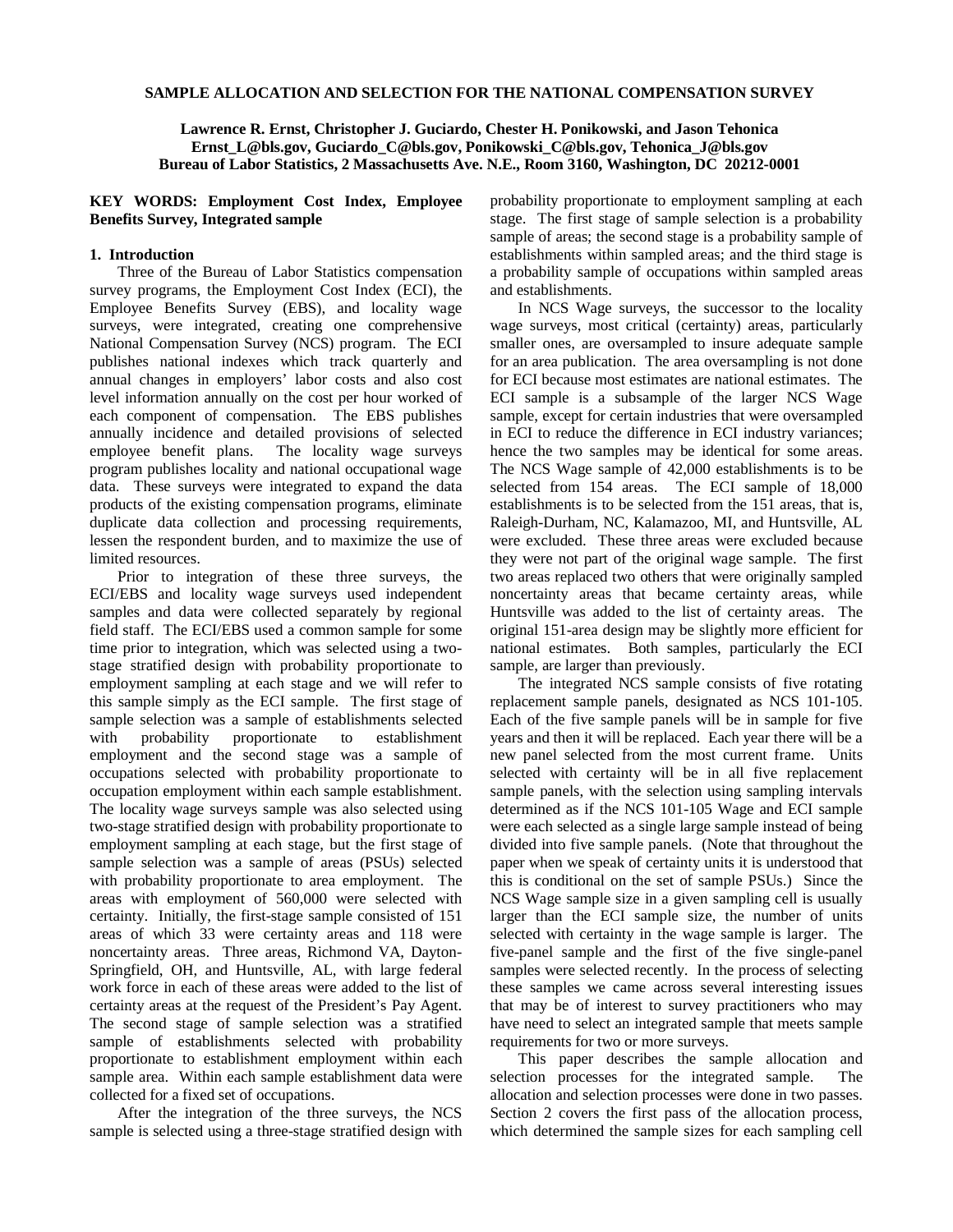for the entire NCS 101-105 Wage and ECI samples. This process involved allocating the ECI sample first to set a minimum sample within a sampling cell and then allocating the NCS Wage sample taking into account the ECI minimums, thus insuring that the ECI allocation requirements were met while allowing the ECI sample to be selected as a subsample of the NCS Wage sample. The integrated allocation process was complicated by the fact that the focus in NCS Wage is on allocating first to areas and then to industry strata, while the reverse is true for ECI. Section 3 covers the first pass of sample selection. This pass identifies the NCS Wage and ECI establishments that became certainty units in all five sample panels based on the first pass allocations. Section 4 covers the second pass of the allocation process. The allocation of five-panel ECI noncertainty units takes place during this pass. There are no such units for NCS Wage. In addition, for both NCS Wage and ECI, the allocation of the single-panel sample took place during the second pass. For each sampling cell this allocation prior to rounding is simply one-fifth the difference between the total cell allocation and the five-panel allocation and thus the main part of the work in this allocation consisted of a complex rounding process. Section 5 covers the second pass of sample selection using sample numbers from the second sample allocation pass. This pass selected NCS Wage and ECI 101 single-panel samples from the first pass NCS Wage sample units that are not certainty units for NCS Wage. Also this pass selected ECI five-panel noncertainty units from the set of units that are NCS Wage certainties. These ECI units were assigned to all five panels due to respondent burden concerns, that is, we did not want to have a given NCS Wage certainty unit collected as a wage only unit one year and then as wage and benefit unit the next year. Also, in this section, the plans for selecting the NCS Wage and ECI 102-105 single-panel samples are outlined.

## **2. First Pass Allocations**

In this section we present the steps in the first pass allocations. This pass produced allocations for industry strata  $\times$  area cluster sampling cells for both NCS Wage and ECI that would be appropriate if the NCS 101-105 Wage and ECI were each selected as a single large sample instead of being divided into five sample panels. As described in the next section, these NCS Wage allocations were used to select an NCS Wage sample and the certainty units of this sample became certainty units in all five NCS 101-105 Wage sample panels. A subsample of this NCS Wage sample was selected using the ECI allocations, and its certainty units became ECI certainty units for all five panels.

The steps in obtaining the first pass allocations are as follows.

1. Inputs into the steps that follow.

The inputs into the steps of the allocation procedure that follow this step include the total sample sizes for 37 area clusters for the NCS Wage sample and 24 industry strata for the ECI sample. The differences in the types of input are due to the fact that in the NCS Wage products the focus is on locality estimates, while for ECI the focus is on national estimates, including estimates for industry and occupational groups.

To obtain these inputs we began by reducing the total nationwide sample size for these surveys to account for the fact that we are only selecting private sector units in NCS 101-105 and are not selecting a new sample for the Aircraft Manufacturing industry since an entirely new sample had been selected for this industry relatively recently. This reduced the total sample to 37,284 establishments for NCS Wage and 15,980 for ECI.

For NCS Wage, 36 of the area clusters consist of a single certainty area, while the remaining cluster consists of the entire set of 118 noncertainty areas. To obtain the allocation among these 37 clusters, we began with the allocation for the prior NCS Wage sample designated as NCS 01-05. This allocation generally oversampled the certainty areas relative to the noncertainty areas in comparison with an allocation that samples from these two universes proportional to their aggregate employment. This is due to the need to produce separate publications for each of the certainty areas. Also, among the certainty areas the sample is greater for the larger areas, but by less than would be the case if the sample had been allocated among these areas proportional to employment. This is a compromise between an allocation appropriate for producing estimates of the same reliability for each of the areas, which would tend to yield a sample of approximately the same size for each area, and an allocation appropriate for producing national estimates, which would be closer to a proportional to employment allocation. For each of the 37 clusters, the NCS Wage 01-05 Wage sample was inflated by a factor to bring the total sample up to the 37,284 total for the NCS Wage 101-105 sample. The factors, which vary by cluster, are proportional to the ratio of the total employment in all establishments in the cluster with at least one employee to the total employment in all establishments in the cluster with at least 50 employees, thereby adjusting for the corresponding change in the universe in the NCS Wage 101-105 panels. That is, the universe for NCS Wage 101-105 consists of all establishments with at least one employee, while for NCS Wage 01-05 it was restricted to establishments with at least 50 employees.

Prior ECI samples were selected from 22 private industry strata that were defined as Standard Industrial Classification (SIC) codes or groups of codes. For ECI certain industries were oversampled in comparison with a proportional to total employment allocation due to the greater data variability in these industries. This is particularly true for industries with a high proportion of employees in commissioned jobs. The NCS 101-105 samples are selected from 24 private industry strata defined according to a different system, the North American Industrial Classification System (NAICS). To convert the ECI allocation from a prior sample, which consisted of 7,106 establishments, to a corresponding NAICS allocation we calculated for each NAICS stratum the sample size in the prior sample for each SIC stratum multiplied by the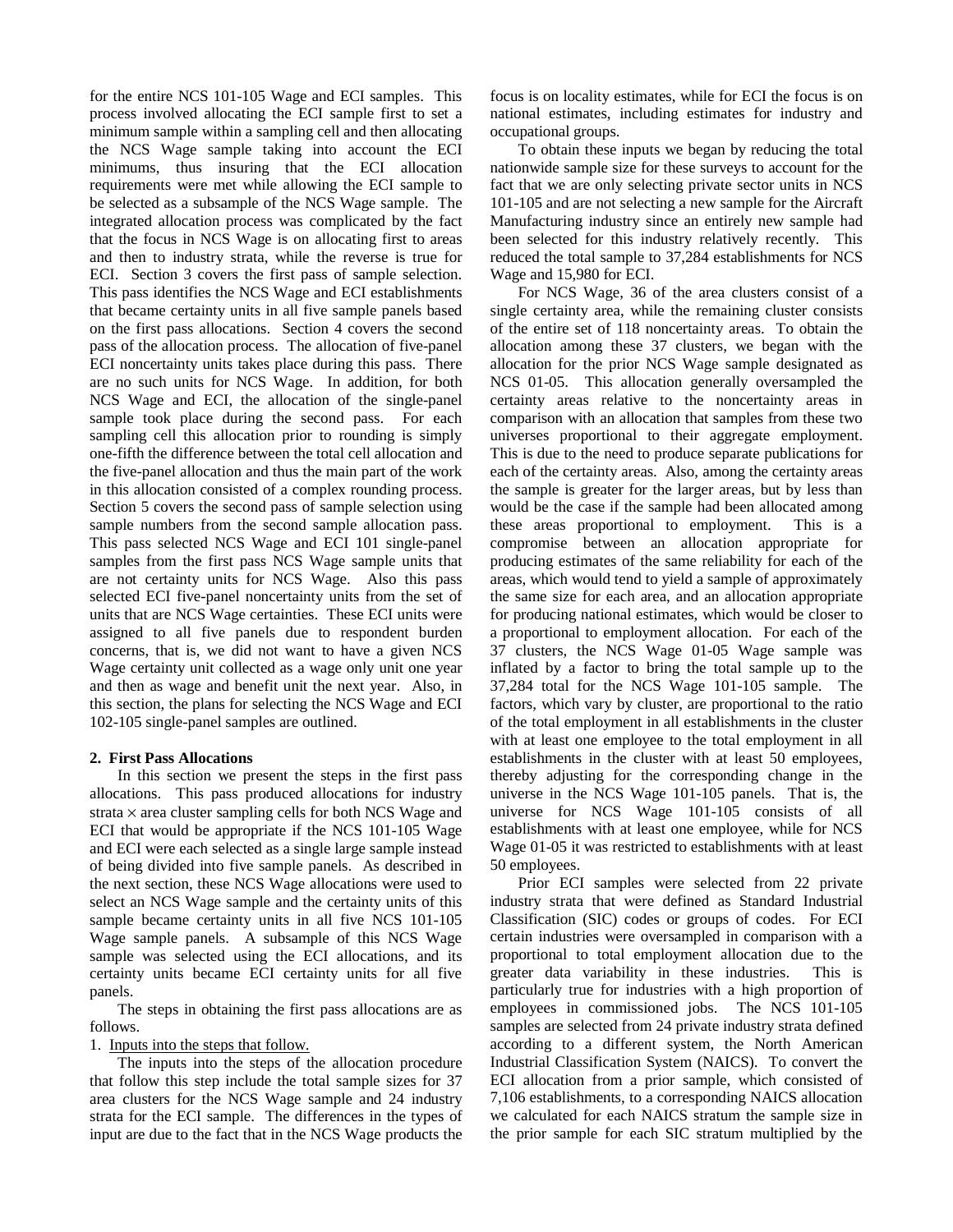proportion of the employment in the SIC stratum that was in the NAICS stratum and summed the results over the 22 SIC strata to obtain an allocation for that NAICS stratum. For each of the 24 NAICS strata, this allocation was then multiplied by 15980/7106 to obtain an ECI 101-105 allocation for the stratum, where this ratio was used to bring the total ECI 101-105 sample size up to the desired total of 15,980.

#### 2. Allocation of ECI sample among sampling cells.

Each of the sampling cells for both NCS Wage and ECI is the intersection of one of the 24 industry strata and a cluster of area PSUs. As will be explained, the NCS Wage allocation uses 54 area clusters and the ECI allocation uses 12 area clusters. Thus there are 24×54=1296 sampling cells for NCS Wage and 24×12=288 for ECI.

Despite the fact that the ECI sample is a subsample of the NCS Wage sample, the allocation of the ECI 101-105 sample among the ECI sampling cells was determined prior to the corresponding allocation for the NCS Wage sample. This is because even though the desired ECI sample is smaller than the NCS Wage sample, the opposite is the case for certain sampling cells, principally due to the fact that ECI oversamples certain industries while NCS Wage allocates among the industries proportional to frame employment in the industry. An example of such a cell would be Finance in the New York CMSA. By determining the cell allocations for ECI first and then imposing a minimum value constraint for each NCS Wage cell allocation based on the ECI allocations, we insured that the ECI allocations could be obtained while selecting the ECI sample as a subsample of the NCS Wage sample.

For ECI, 11 of the 12 area clusters that define the sampling cells each consist of one of the 11 largest Consolidated Metropolitan Statistical Areas (CMSAs), and the final cluster consists of the remaining 140 ECI sample PSUs. For every industry stratum, each of the 11 largest CMSAs received a separate allocation because in the future we may produce locality ECI indexes for at least some of these areas. These 11 areas are not oversampled. In fact, for each of the 24 industry strata the allocation of the ECI sample, obtained in step 1, among the 12 area clusters is proportional to weighted employment, where the weighted employment was obtained by multiplying the frame employment for each PSU in the cluster by the ECI PSU weight and summing over all the PSUs in the cluster. The ECI PSU weight is the reciprocal of the probability of selecting the PSU in ECI. We also imposed the additional constraint of a minimum sample size of 1 for each cell with nonempty frame employment. By allocating each industry sample separately to each of the 11 largest areas with a minimum allocation of 1 in each of these areas, we insured that each of these areas directly represent themselves. The computer program used to do this allocation insures that the minimum allocation requirements are met, that the allocation does not exceed the frame size for any cell, and that, subject to these constraints, the allocation, ignoring rounding, is as close as possible to being proportional to the cell measure of size (MOS). The program employs a

new algorithm described in Ernst and Guciardo (2002). It is understood that in every step in the allocation process the constraints on the allocation for each industry  $\times$  area cluster cell are always the frame size for the maximum and, unless a different minimum is specified, 1 for the minimum if the frame is nonempty and 0 if it is empty. We refer to this minimum as the default minimum. The cells are either the sampling cells described at the beginning of this step or clusters of sampling cells. The MOS for a cell is its aggregate weighted frame employment, where the weight for each establishment in steps 2 and 3 is the ECI PSU weight, and in steps 4-7 is the NCS Wage PSU weight, which is the reciprocal of the probability of selection of the PSU for the NCS Wage sample.

In general, a proportional to size allocation is not integer-valued. Consequently, for each allocation described in this paper an additional step, known as a controlled rounding, was performed to obtain an integervalued solution with same total sample size. The controlled rounding rounded up those unrounded sample sizes with the largest fractional remainders and rounded down the rest. The number rounded up is equal to the sum of the fractional remainders.

## 3. Minimum sample sizes for NCS Wage

#### $industry \times area clusters based on the ECI allocations.$

In order to insure that the NCS Wage allocations in the NCS Wage sampling cells are sufficient to obtain the ECI allocation in each of the ECI sampling cells, these ECI allocations were used to determine constraints on the minimum allocations to industry  $\times$  area cluster cells for the NCS Wage sample.

Separate minimums were set for the 35 NCS Wage certainty areas that are also ECI sample areas. The remaining 116 ECI sample PSUs comprise a single area cluster for this purpose. The three PSUs that are NCS Wage sample PSUs but not ECI sample PSUs obviously do not have any constraints on the minimum cell allocations for NCS Wage determined by the ECI allocations. Thus there are 36 area clusters for this step in the process, a smaller number than for the set of clusters used in defining the NCS Wage sampling cells.

For the 11 largest areas, the NCS Wage sample minimum for each industry  $\times$  area cell is simply the ECI minimum for that cell. For the remaining 25 area clusters, which together comprise the cluster of 140 ECI PSUs, the minimum was determined by allocating the ECI sample size for each industry stratum in the cluster of 140 PSUs among these 25 area clusters proportional to weighted frame employment for that industry, where the weight is the ECI PSU weight. No minimum value constraints were used in allocating the ECI sample size among these 25 area clusters. However, if the allocation for an industry was less than 16 for the cluster of 116 PSUs it was increased to 16 and if it was 0 for any of the other 24 area clusters it was increased to 1. It is explained in step 7 why for each industry stratum the minimum allocation must be at least 16 for the cluster of 116 PSUs.

4. Industry allocations for NCS Wage certainty areas.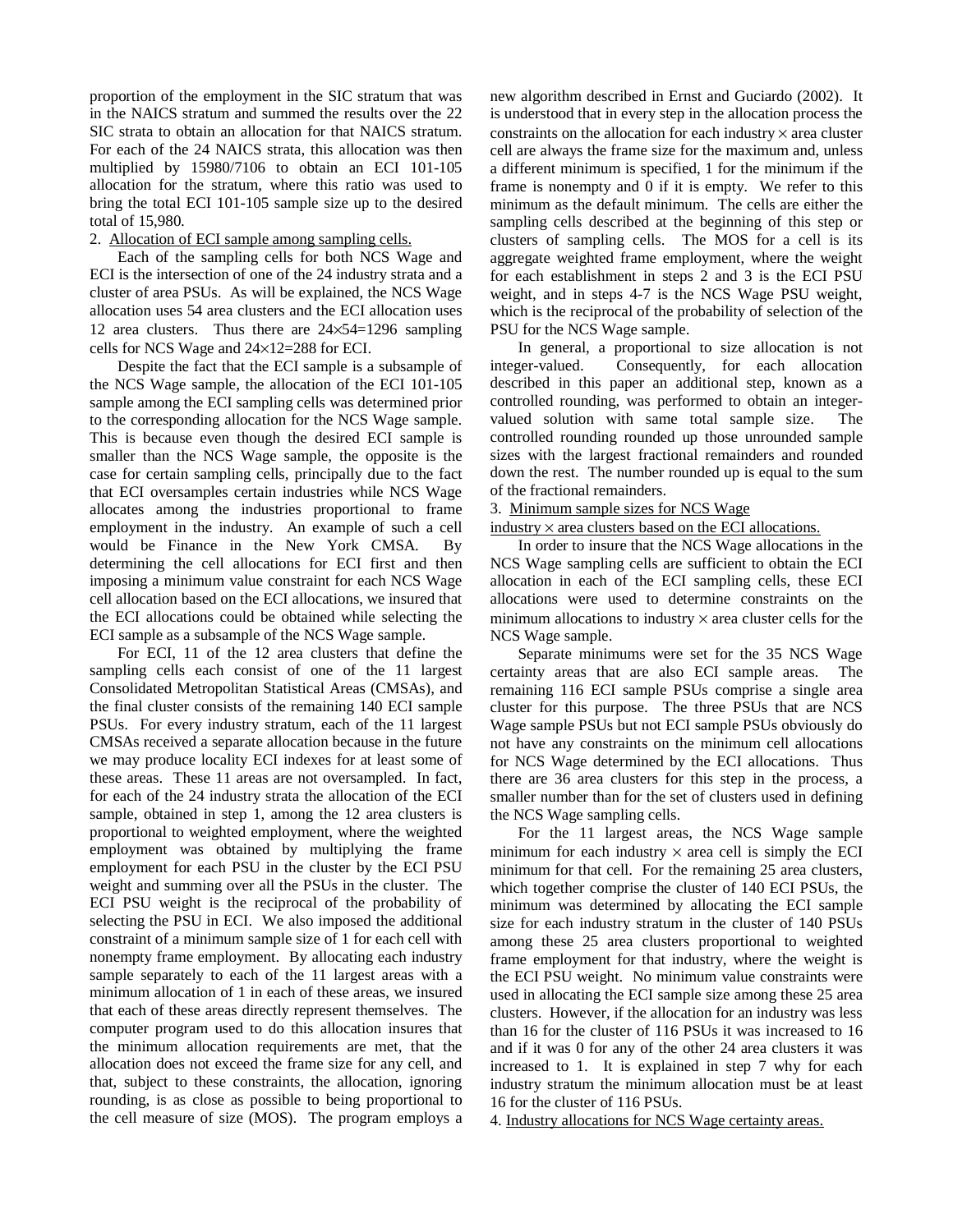For each of the 36 certainty areas, the total sample size for the area, obtained in step 1, was allocated among the 24 industry strata proportional to frame employment. For each of the areas except Huntsville, the minimum for each sampling cell is the value determined in step 3. For Huntsville, the minimum for each cell is the default minimum since it is not an ECI sample area.

## 5. NCS Wage total sample sizes for Raleigh, Kalamazoo and the cluster of 116 PSUs.

The NCS Wage allocations were determined for the 36 certainty areas in step 4. The remaining 118 areas were divided into three clusters in the current step, namely Raleigh, Kalamazoo, and the set of all the other 116 PSUs. The allocations for Raleigh and Kalamazoo were determined separately from the cluster consisting of 116 PSUs since Raleigh and Kalamazoo are not ECI sample areas and the minimums determined in step 3 do not apply to them. The total sample size across all industries for each of these three clusters was determined by allocating the total sample size for these 118 areas to these clusters proportional to aggregate weighted frame employment, where the weight for each PSU is the NCS Wage PSU weight. A minimum sample size constraint of 24 was imposed on each of these clusters to insure that there was enough sample in each cluster to allocate at least 1 unit to each industry stratum in the next step.

## 6. Allocation to industries for 3 clusters of prev. step.

For each of these three clusters the total sample was allocated among the 24 industry strata proportional to the aggregate NCS Wage PSU weighted frame employment for the industry within the cluster. For Raleigh and Kalamazoo the minimum in each sampling cell is the default minimum. For the cluster of 116 PSUs minimums are as determined in step 3.

## 7. Formation of 16 clusters from the cluster of 116 PSUs and allocations to these clusters.

We have now explained the allocations for 38 area clusters, that is the 36 critical areas, Raleigh, and Kalamazoo. We next explain how the sample for the cluster of 116 PSUs was allocated among 16 area clusters formed from the 116 PSUs cluster, the final 16 of the 54 area clusters that define the NCS Wage sampling cells.

Of these 16 clusters, 14 consist of a single PSU. These PSUs are the largest Metropolitan Statistical Areas (MSAs) that are not currently Pay Agent deliverable areas, that is areas for which separate estimates are provided to the Pay Agent. It is possible that some or all of these areas may become Pay Agent deliverable areas in the future and for that reason we wanted to give them separate allocations, analogous to the separate allocations for the 11 largest CMSAs for ECI. (Raleigh also is in this category, but its allocation was determined in steps 5 and 6.) The 15th cluster consists of the three Alaska-Hawaii noncertainty PSUs and the 16th cluster is the cluster consisting of the 99 remaining PSUs. The reason that the three Alaska-Hawaii noncertainty PSUs form a separate cluster is that Pay Agent estimates are only produced for the original 48 states.

For each of the 24 industries, the sample for the cluster of 116 PSUs determined in step 6 was allocated among these 16 clusters proportional to the NCS Wage PSU weighted frame employment. The minimum for each NCS Wage sampling cell in these 16 clusters is the default minimum, which explains why a minimum sample size of 16, imposed in step 3, is needed for the entire cluster of 116 PSUs for each industry. Actually, for any industry for which the frame was empty for some of the 16 clusters, the minimum for the cluster of 116 PSUs could have been lowered to the number of nonempty clusters among the 16 clusters.

## **3. First Pass Sample Selection**

As stated before, the NCS 101 samples were selected in two passes, one pass principally for selecting the fivepanel units and one pass principally for selecting the NCS 101 single-panel units. Within each sampling pass, the NCS Wage sample was selected first and the ECI sample second. One of the requirements was that the ECI sample be a subsample of the NCS Wage sample. Therefore it was necessary to select the NCS Wage sample first.

The first sampling pass selected a sample based on the total, five-panel allocation. The sample size for each sampling cell was based on the full survey sample size for both the NCS Wage and ECI surveys. Using this allocation from the NCS Wage survey, a sample was selected for each area cluster. The MOS for each frame unit was calculated by multiplying the employment of the unit by the NCS Wage PSU weight corresponding to the geographical area of the unit. After the sample was selected, any sample unit with a first pass NCS Wage weight (that is, the reciprocal of the conditional probability of selecting the unit given the set of sample PSUs) of 1 was designated as a five-panel unit for the NCS Wage survey. All of the remaining units (with weight  $> 1$ ) in the first pass NCS Wage sample become the frame for the selection of single-panel NCS 101 Wage units, as described in Section 5.

After the first pass sample was selected for the NCS Wage survey, the first pass sample was selected for the ECI survey. The frame units for the ECI selection were the NCS Wage first pass sample units. This insured that the ECI first pass sample would be a subset of the NCS Wage sample. As with the NCS Wage selection, the sample size for each sampling cell was based on the full survey allocation. The MOS used to select the ECI first pass sample was calculated by multiplying the employment of the unit, the ECI PSU weight for the unit, and the first pass NCS Wage weight. After the sample was selected, any ECI first pass sample unit with both an NCS Wage first pass weight of 1 and an ECI first pass weight of 1 (the reciprocal of the conditional probability of selecting the unit in the first pass ECI sample given the first pass NCS Wage sample) was designated as a five-panel certainty unit for the ECI survey. The remaining units in the ECI first pass sample are not necessarily in the final ECI sample. In fact, the remaining ECI sample units are selected during the second pass from two frames, one consisting of the NCS Wage second pass sample, the other the NCS Wage five panel units that are not one of these ECI five-panel certainty units from the first pass.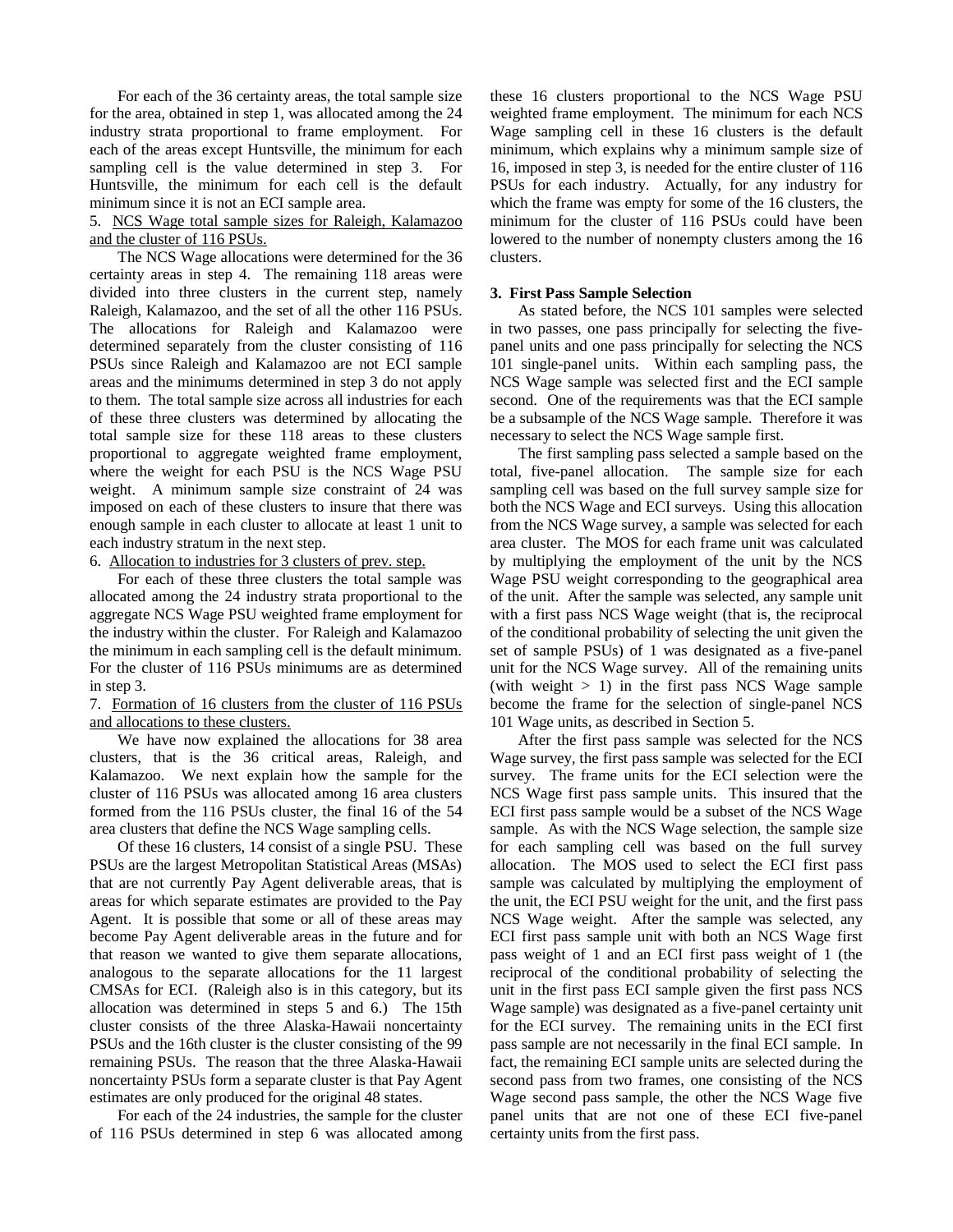#### **4. Second Pass Allocations**

The previous two sections described the first passes of sample allocation and selection, where the sample sizes for the NCS Wage and ECI 101-105 samples were determined and then allocated among sampling cells, and where the five-panel certainty units were determined for NCS Wage and ECI 101-105. This section describes the second pass of sample allocation, where the allocation among the cells of the single-panel sample sizes for both NCS Wage and ECI were determined, along with the allocation of the fivepanel ECI noncertainty units.

For NCS Wage, all five-panel units, are certainty units. For ECI, because of the smaller ECI sample size some of these NCS Wage five-panel units would be noncertainty ECI sample units. If we assigned these ECI units to a single panel then there would be added respondent burden among those units in this group that were first selected in the ECI sample in any of the samples 102-105, since a wage initiation would be required for these units for the 101 sample followed by a later benefits initiation when selected for ECI. Consequently, these units if selected for ECI would be selected for all five panels. This required that the second pass sampling frame be split into two pieces for the ECI allocation and selection as described below.

# 1. ECI 101-105 five-panel noncertainty sample sizes.

The frame for selecting the ECI 101 second pass consisted of two pieces: the NCS Wage five-panel units that are not ECI certainty units, from which the ECI fivepanel noncertainty sample was selected, and the NCS Wage first pass sample units that are not NCS Wage fivepanel units, from which the ECI 101 single panel sample was selected.

For the ECI five-panel noncertainty sample, the final sample size  $A'$  for a cell was found directly from the first pass allocation, rather than, as was done in the first pass, using an allocation proportional to some measure of size. First, for each cell, we computed a "target" sample size  $A =$ *B* \* *C* for ECI five-panel noncertainty units, where *B* was the fraction of weighted employment in the ECI noncertainty frame (in the cell) that came from ECI fivepanel units, and *C* was the ECI second pass target sample size, which was the total ECI sample size for the cell from the first pass minus the number of ECI five-panel certainty units. The weight in this calculation was the product of the ECI PSU weight and the NCS Wage first pass weight. The value *A* was then rounded to a value  $A'$ , using ordinary rounding with some exceptions. If *C*>1 and 0<*A<C*, and ordinary rounding of *A* was either 0 or *C*, then we set *A*′ to 1 or *C*−1, respectively. If *C*=1 and *A>*0, then we set  $A' = 1$  and incremented *C* to 2, which increased the total sample, but we anticipated that this would occur so rarely that it would not be a practical issue. These exceptions were designed to ensure  $A' > 0$  whenever the piece of the frame used to select the ECI five-panel noncertainty sample units was nonempty, and  $C - A' > 0$  whenever the remainder of the ECI second pass frame was nonempty.

2. NCS Wage and ECI 101 single-panel allocation

The NCS Wage and ECI single-panel sample sizes were determined together using the same allocation algorithm used in the first pass, except that we used a new set of values that served as inputs to the process. We needed new total NCS Wage sample sizes for each of the 37 NCS Wage area clusters described in step 1 of section 2, and new total ECI sample sizes for each of the 24 NAICS industry strata. We also needed new frame sizes, measures of size, and minimum sample sizes for each NCS Wage and each ECI sampling cell.

The minimum sample sizes for both NCS Wage and ECI were defined or computed the same way as in the first pass allocation, except where NCS Wage single-panel minimums were defined based on the ECI single-panel allocation. As part of this process, described in step 3 of Section 2, the ECI sample for the cluster of 140 PSUs was allocated among 25 NCS Wage area clusters proportional to the weighted frame employment. For the five-panel case, this frame contained all NCS Wage frame units and the weight was the ECI PSU weight. For the single-panel case, the frame was the NCS Wage first pass sample units that are not NCS Wage five-panel units and the weight was the product of the ECI PSU weight and the first pass NCS Wage weight.

For each cell the frame size for the NCS 101 singlepanel allocations is the number of units in the NCS Wage first pass sample minus the number of NCS Wage fivepanel certainty units.

The paragraphs below describe the remaining inputs for the NCS 101 single-panel allocations, which are cell measures of size, total NCS Wage sample sizes for each of the 37 NCS Wage area clusters, and total ECI sample sizes for each of the 24 NAICS industry strata. There is no plan to redo the entire single-panel allocation process for 102- 105. But in these subsequent years, if the frame size drops below the 101 sample size for a sampling cell, then the new sample size must be reduced to the new frame size. The units that are freed up may be reallocated to the other cells, or dropped entirely. This has yet to be determined, depending on how many units are affected.

## 3. NCS Wage 101 single-panel allocation inputs.

For each NCS Wage cell, the MOS for the single-panel allocation was found by taking the NCS Wage total sample size for the cell (from the first pass), subtracting the number of NCS Wage five-panel certainty units, and then dividing the difference by 5. This MOS replaces NCS Wage PSU weighted frame employment in the allocations in steps 4-7 of Section 2. The MOS for each cell for each annual single-panel sample is then roughly 1/5 the singlepanel sample size for 101-105 for the cell. However, the MOS is generally not an integer and the allocation algorithm basically rounds the measures of size.

The total sample sizes for the 37 NCS Wage area clusters were found in the following way. First these cell measures of size were summed over all NCS Wage sampling cells and then the result, if not an integer, was rounded up to obtain the total single-panel sample size. Next, this rounded value was allocated across the 37 NCS Wage area clusters proportional to the MOS, followed by a